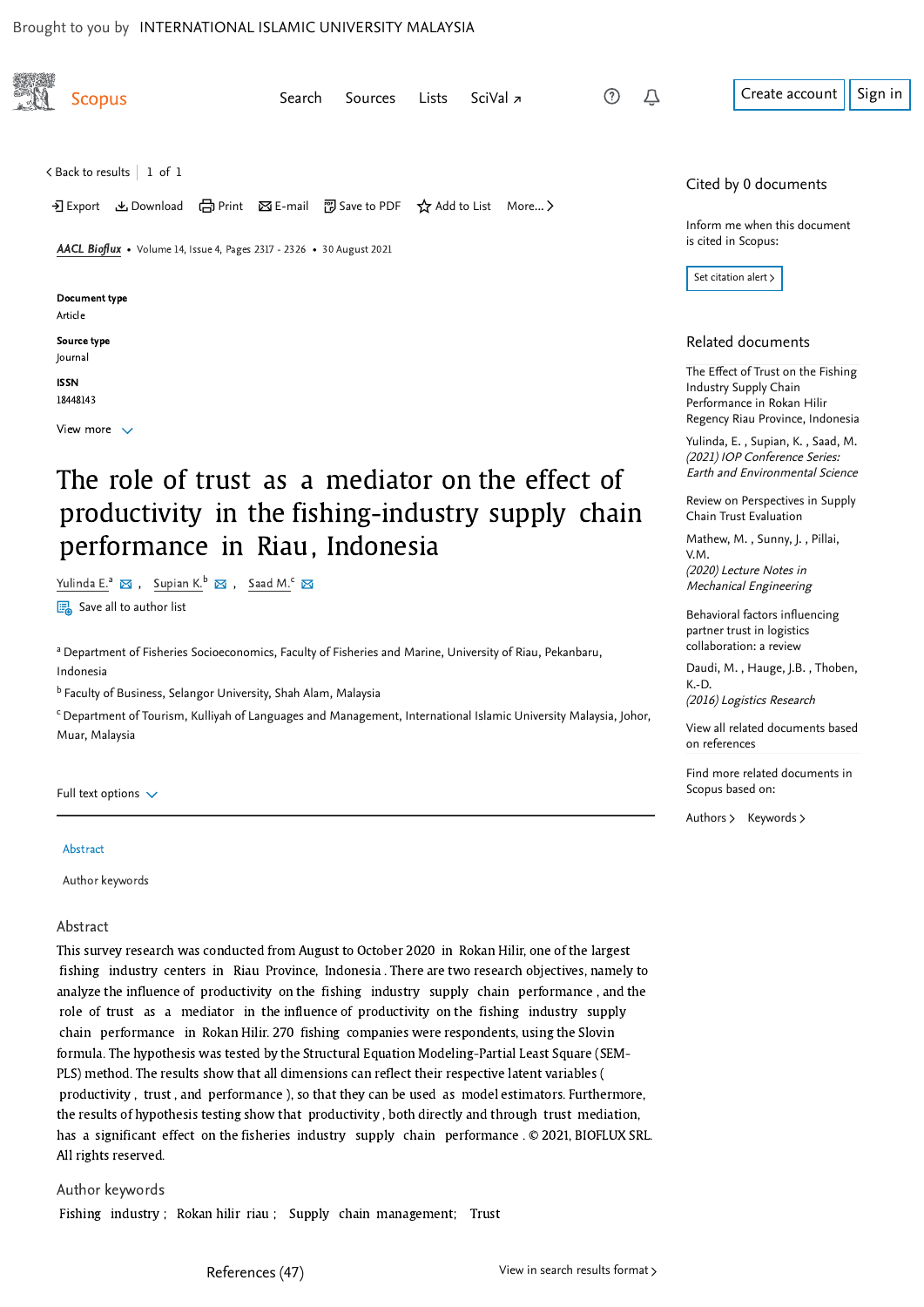Abdul Talib, B., Jaafar, A., Siwar, C. Fishing by fishermen from Negeri Sembilan: An empirical study (2007) International Journal of Management Studies (IJMS), 14 (1), pp. 219- 230. [In Malaysian] Abosag, I., Tynan, C., Lewis, C. The commitment-trust theory: The British and Saudi Arabian cross-national perspectives (2006) The 22<sup>nd</sup> IMP Conference, p. 24. Industrial Marketing and Purchasing Group, Milan Aji, I. N., Wibowo, B. A., Asriyanto, A. Production factor analysis of cantrang fishing equipment catches in fish landing base of Bulu, Tuban Regency (2013) Journal of Fisheries Resources Utilization Management and Technology, 2 (4), pp. 50-58. [Cited 2 times](https://www.scopus.com/search/submit/citedby.uri?eid=2-s2.0-85123303758&refeid=2-s2.0-85080936330&src=s&origin=reflist&refstat=dummy). [In Indonesian] Azis, M. A., Iskandar, B. H., Novita, Y. Design study of traditional ring trawlers in Pinrang Regency: Case study of the Cahaya Arafah fishing boat (2017) Journal of Albacore, 1 (1), pp. 69-76. [In Indonesian] (2018) Fishing Overview in Rokan Hilir Regency] [[In Indonesian] El-Amady, M. R. (2014) Tauke and debt of culture: Socio-cultural change of village community, p. 237. [1<sup>st</sup> Edition]. AG Litera, Yogyakarta, [In Indonesian] El-Amady, M. R. Ethics and emics in ethnographic works (2015) Journal of Antropologi: Isu-Isu Sosial Budaya, 16 (2), pp. 167-173. [In Indonesian] Fauzi, M. H., Yahya, S., Haron, M. S., Abu Zahrin, S. N. The role of online facility in cash waqf contribution: Experience of Bank Muamalat Malaysia Berhad (BMMB) (2019) South East Asia Journal of Contemporary Business, Economics and *Law*, 19 (2), pp. 46-55. [Cited 2 times](https://www.scopus.com/search/submit/citedby.uri?eid=2-s2.0-85123303758&refeid=2-s2.0-85109331455&src=s&origin=reflist&refstat=dummy).  $\Box$  All Export  $\Box$  Print  $\boxtimes$  E-mail  $\Box$  Save to PDF Create bibliography  $\Box$  1  $\Box$  2  $\Box$  3  $\Box$  4  $\Box$  5  $\Box$  6  $\Box$  7  $\Box$  8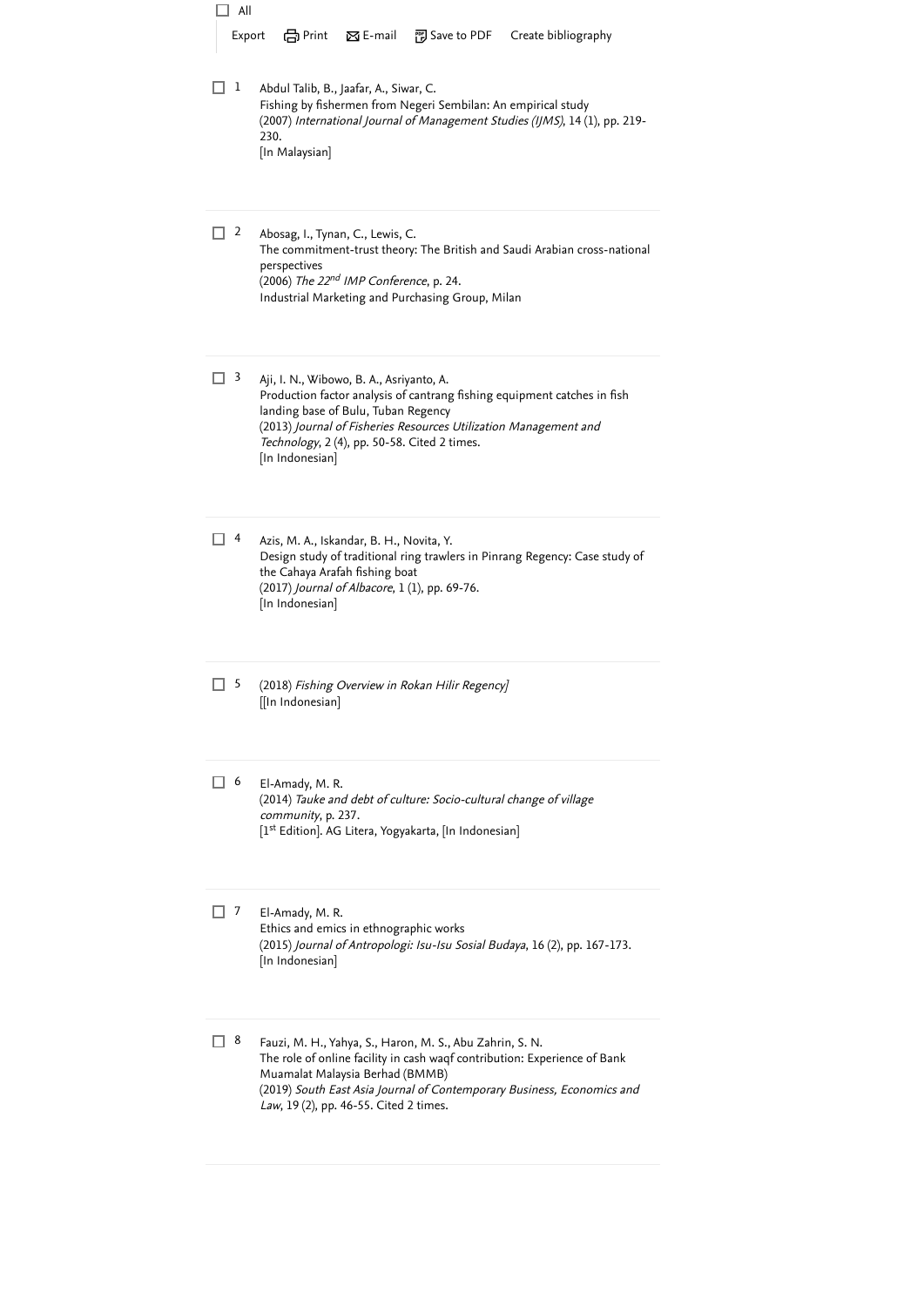| 9  | Ferdinand, A.<br>(2011) Management research methods: Research guidelines for writing<br>thesis, thesis and dissertation of management science, p. 150.<br>[5 <sup>th</sup> Edition]. Badan Penerbit Universitas Diponegoro, Semarang, Indonesia,<br>[In Indonesian]                                                                                          |
|----|--------------------------------------------------------------------------------------------------------------------------------------------------------------------------------------------------------------------------------------------------------------------------------------------------------------------------------------------------------------|
| 10 | Ghozali, I., Latan, H.<br>(2015) Partial least squares: Engineering concepts using SmartPLS 3.0, p. 290.<br>Badan Penerbit Universitas Diponegoro, Semarang, Indonesia, [In<br>Indonesian]                                                                                                                                                                   |
| 11 | Hair, J. F., Hult, G. T. M., Ringle, C., Sarstedt, M.<br>(2016) A primer on partial least squares structural equation modeling, p.<br>384. Cited 13720 times.<br>2 <sup>nd</sup> Edition. Sage Publishing, Newbury Park, California                                                                                                                          |
| 12 | Hendri, R., Yulinda, E., Hamid, H.<br>Analysis of Fish Export Management in Panipahan, Rokan<br>Hilir, Riau Province (Open Access)<br>(2020) IOP Conference Series: Earth and Environmental Science, 430 (1), art.<br>no. 012018. Cited 2 times.<br>https://iopscience.iop.org/journal/1755-1315<br>doi: 10.1088/1755-1315/430/1/012018<br>View at Publisher |
| 13 | Hidayat, A.<br>(2017) How to calculate Slovin's formula for sample size<br>[In Indonesian]<br>https://www.statistikian.com/2017/12/hitung-rumus-slovin-sampel.html                                                                                                                                                                                           |
| 14 | Hossain, S.A., Ouzrout, Y.<br>Trust model simulation for supply chain management<br>(2012) Proceeding of the 15th International Conference on Computer and<br>Information Technology, ICCIT 2012, art. no. 6509744, pp. 376-383. Cited 5<br>times.<br>ISBN: 978-146734834-8<br>doi: 10.1109/ICCITechn.2012.6509744<br>View at Publisher                      |
| 15 | Kahneman, D., Krueger, A.B., Schkade, D.A., Schwarz, N., Stone, A.A.<br>A survey method for characterizing daily life experience: The<br>day reconstruction method<br>(2004) Science, 306 (5702), pp. 1776-1780. Cited 1855 times.<br>doi: 10.1126/science.1103572<br>View at Publisher                                                                      |
| 16 | Kwon, I.-W.G., Suh, T.<br>Factors affecting the level of trust and commitment in supply<br>chain relationships                                                                                                                                                                                                                                               |

(2004) *[Journal of Supply Chain Management](https://www.scopus.com/search/submit/citedby.uri?eid=2-s2.0-85123303758&refeid=2-s2.0-58149127293&src=s&origin=reflist&refstat=core)*, 40 (1), pp. 4-14. Cited 413 . times doi: 10.1111/j.1745-493X.2004.tb00165.x

[View at Publisher](https://www.scopus.com/redirect/linking.uri?targetURL=https%3a%2f%2fdoi.org%2f10.1111%2fj.1745-493X.2004.tb00165.x&locationID=3&categoryID=4&eid=2-s2.0-58149127293&issn=1745493X&linkType=ViewAtPublisher&year=2004&origin=reflist&dig=22496ffa28c0c501ed79d7631cc6155e)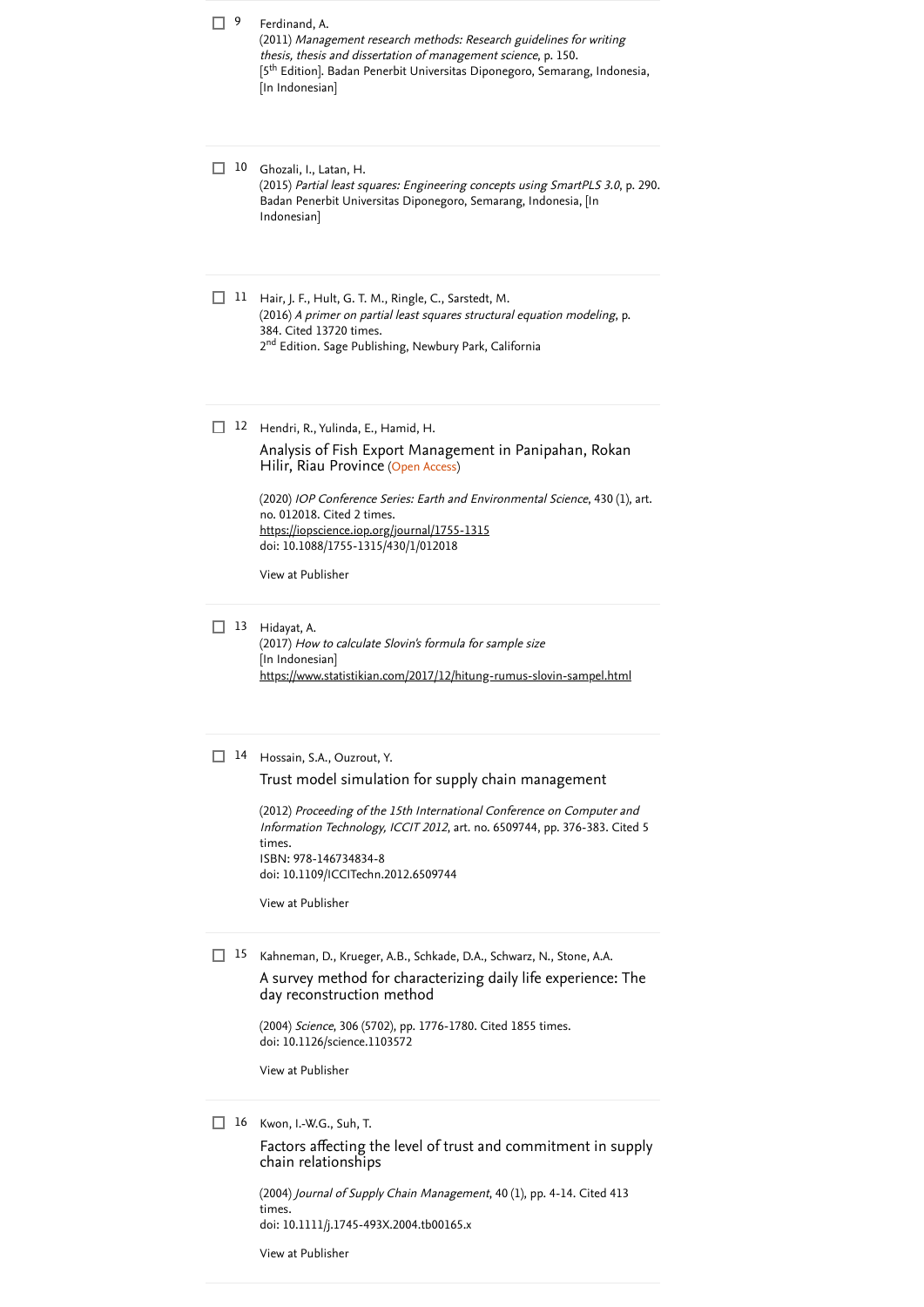Lee, J. K., Ritzman, L. P. 17 (2002) [Operations management: Strategy and](https://www.scopus.com/search/submit/citedby.uri?eid=2-s2.0-85123303758&refeid=2-s2.0-0003521181&src=s&origin=reflist&refstat=dummy) analysis, p. 883. Cited 537 . times 6<sup>th</sup> Edition. Prentice Hall, New Jersey

Lestari, S., Mudzakir, A. K., Sardiyatmo 18 Analysis of catch per unit effort and factors affecting catch of yellowfin tuna (Thunnus albacares) on ocean fishing port of Cilacap (2017) Journal of Fisheries Resources Utilization Management and Technology, 5 (4), pp. 43-51.

19 Liu, X., Li, Q., Lai, I.K.-W.

### [A trust model for the adoption of cloud-based supply chain](https://www.scopus.com/record/display.uri?eid=2-s2.0-84949928175&origin=reflist&sort=plf-f&src=s&st1=The+role+of+trust+as+a+mediator+on+the+effect+of+productivity+in+the+fishing-industry+supply+chain+performance+in+Riau%2cIndonesia&sid=9cabc7e40a57d6588e45135ca54bd08e&sot=b&sdt=b&sl=144&s=TITLE-ABS-KEY%28The+role+of+trust+as+a+mediator+on+the+effect+of+productivity+in+the+fishing-industry+supply+chain+performance+in+Riau%2c+Indonesia%29) management systems: A conceptual framework

(2013) ICEMSI 2013 - 2013 International Conference on Engineering, *Management Science and Innovation*, art. no. 6913980. [Cited 4 times](https://www.scopus.com/search/submit/citedby.uri?eid=2-s2.0-85123303758&refeid=2-s2.0-84949928175&src=s&origin=reflist&refstat=core). ISBN: 978-147993557-4 doi: 10.1109/ICEMSI.2013.6913980

[View at Publisher](https://www.scopus.com/redirect/linking.uri?targetURL=https%3a%2f%2fdoi.org%2f10.1109%2fICEMSI.2013.6913980&locationID=3&categoryID=4&eid=2-s2.0-84949928175&issn=&linkType=ViewAtPublisher&year=2013&origin=reflist&dig=4c883355900ecb2e394767e3ec60708d)

#### 20 Masyhuri

Non-formal financing of arrest fisheries: Muncar and Bitung cases (2014) Jurnal Ekonomi dan Pembangunan, 22 (2), pp. 135-147. [In Indonesian]

Mentzer, J.T., DeWitt, W., Keebler, J.S., Min, S., Nix, N.W., Smith, C.D., Zacharia, Z.G.  $\Box$  21

### [DEFINING SUPPLY CHAIN MANAGEMENT](https://www.scopus.com/record/display.uri?eid=2-s2.0-85063852217&origin=reflist&sort=plf-f&src=s&st1=The+role+of+trust+as+a+mediator+on+the+effect+of+productivity+in+the+fishing-industry+supply+chain+performance+in+Riau%2cIndonesia&sid=9cabc7e40a57d6588e45135ca54bd08e&sot=b&sdt=b&sl=144&s=TITLE-ABS-KEY%28The+role+of+trust+as+a+mediator+on+the+effect+of+productivity+in+the+fishing-industry+supply+chain+performance+in+Riau%2c+Indonesia%29)

(2001) *Journal of Business Logistics*, 22 (2), pp. 1-25. [Cited 2322 times](https://www.scopus.com/search/submit/citedby.uri?eid=2-s2.0-85123303758&refeid=2-s2.0-85063852217&src=s&origin=reflist&refstat=core). doi: 10.1002/j.2158-1592.2001.tb00001.x [http://onlinelibrary.wiley.com/journal/10.1002/\(ISSN\)2158-1592](http://onlinelibrary.wiley.com/journal/10.1002/(ISSN)2158-1592)

[View at Publisher](https://www.scopus.com/redirect/linking.uri?targetURL=https%3a%2f%2fdoi.org%2f10.1002%2fj.2158-1592.2001.tb00001.x&locationID=3&categoryID=4&eid=2-s2.0-85063852217&issn=21581592&linkType=ViewAtPublisher&year=2001&origin=reflist&dig=df41bee36f339677896eb51529afdca8)

Nelwan, A. F. P., Sudirman, Nursam M., Yunus, M. A. 22 Fishing productivity of pelagic fishes in the waters of Sinjai Regency on East- West monsoon transition (2015) Journal of Fisheries Science, 17 (1), pp. 18-26. [In Indonesian]

23 Niam, W. A., Hasanudin, H. Fishing boats design in the southern sea waters of Malang (2017) Jurnal Teknik ITS, 6 (2), pp. G246-G252. [In Indonesian]

### Osman, Z., Sentosa, I. 24

A study of mediating effect of trust on customer satisfaction [and customer loyalty relationship in Malaysian rural tourism](https://www.scopus.com/record/display.uri?eid=2-s2.0-84886555176&origin=reflist&sort=plf-f&src=s&st1=The+role+of+trust+as+a+mediator+on+the+effect+of+productivity+in+the+fishing-industry+supply+chain+performance+in+Riau%2cIndonesia&sid=9cabc7e40a57d6588e45135ca54bd08e&sot=b&sdt=b&sl=144&s=TITLE-ABS-KEY%28The+role+of+trust+as+a+mediator+on+the+effect+of+productivity+in+the+fishing-industry+supply+chain+performance+in+Riau%2c+Indonesia%29)

(2013) [European Journal of Tourism Research](https://www.scopus.com/search/submit/citedby.uri?eid=2-s2.0-85123303758&refeid=2-s2.0-84886555176&src=s&origin=reflist&refstat=core), 6 (2), pp. 192-206. Cited 9 . times <http://ejtr.vumk.eu/>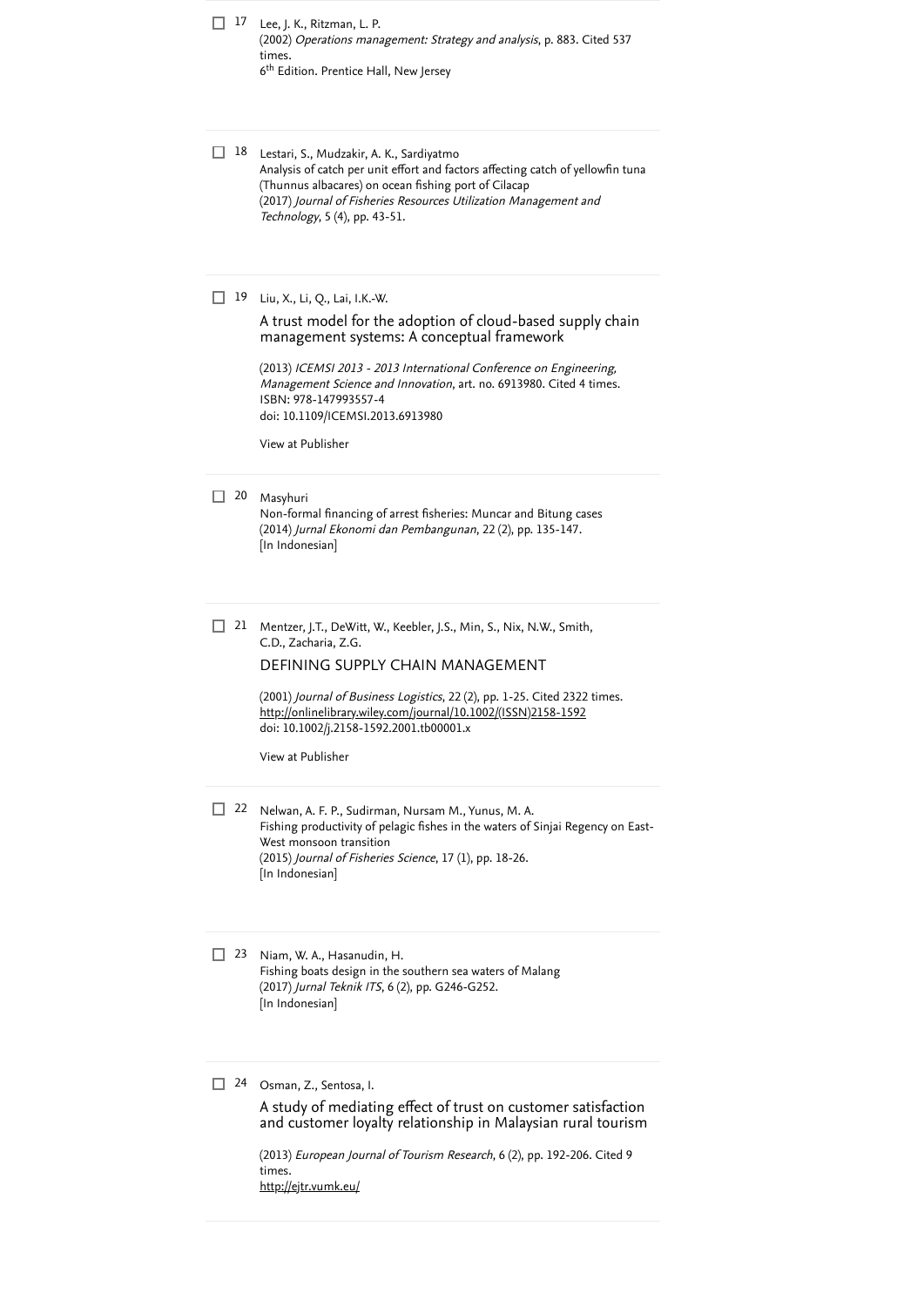| 25 | Palembang, S., Luasunaung, A., Pangalila, F. P. T.<br>The design study of the 13 GT multifunctional fiberglass fishing boat at the<br>shipyard of CV. Cipta Bahari Nusantara, Minahasa North Sulawesi]<br>(2013) Jurnal Ilmu dan Teknologi Perikanan Tangkap, 1 (3), pp. 87-92. Cited 2<br>times.<br>[[In Indonesian] |
|----|-----------------------------------------------------------------------------------------------------------------------------------------------------------------------------------------------------------------------------------------------------------------------------------------------------------------------|
| 26 | Pradini, U. R., Yulinda, E., Arief, H.<br>Distribution and marketing margin of the fish catch in Bangliau Hasan, West<br>Bagan, Bangko District, Rokan Hilir Regency, Riau<br>(2017) Jurnal Berkala Perikanan Terubuk, 45 (3), pp. 87-97.<br>[In Indonesian]                                                          |
| 27 | Prahinski, C., Benton, W.C.<br>Supplier evaluations: Communication strategies to improve<br>supplier performance<br>(2004) Journal of Operations Management, 22 (1), pp. 39-62. Cited 435 times.<br>doi: 10.1016/j.jom.2003.12.005<br>View at Publisher                                                               |
| 28 | Pratama, M. A. D., Hapsari, T. D., Triarso, I.<br>Factors affecting the production of purse seine unit in fishing base Muncar<br>Fishing Port Banyuwangi, East Java<br>(2016) Indonesian Journal of Fisheries Science and Technology, 11 (2), pp.<br>120-128. Cited 4 times.<br>[In Indonesian]                       |
| 29 | Puluhulawa, J. N., Rauf, A., Halid, A.<br>The factors analysis that affect fishermen's catch in Bilato District, Gorontalo<br>Regency<br>(2016) Journal of Agrinesia, 1 (1), pp. 445-457.<br>[In Indonesian]                                                                                                          |
| 30 | Purwanto, Nugroho D.<br>Catching power of ring trawlers and fishing effort in small pelagic fisheries in<br>the Java Sea<br>(2011) Jurnal Penelitian Perikanan Indonesia, 17 (1), pp. 23-30.<br>[In Indonesian]                                                                                                       |
| 31 | Rachman, S., Purwanti, P., Probolinggo, S. K., Timur, J., Probolinggo,<br>K., Payang, J.<br>Factor analysis of production and feasibility work of large net (payang)<br>(2013) Jurnal ECSOFiM, 1 (1), pp. 69-91.<br>[In Indonesian]                                                                                   |
| 32 | Sarstedt, M., Ringle, C. M., Hair, J. F.<br>(2017) Partial least squares structural equation modeling, p. 40.                                                                                                                                                                                                         |

Homburg A. C., Klarmann M. (eds), Springer International Publishing, Netherland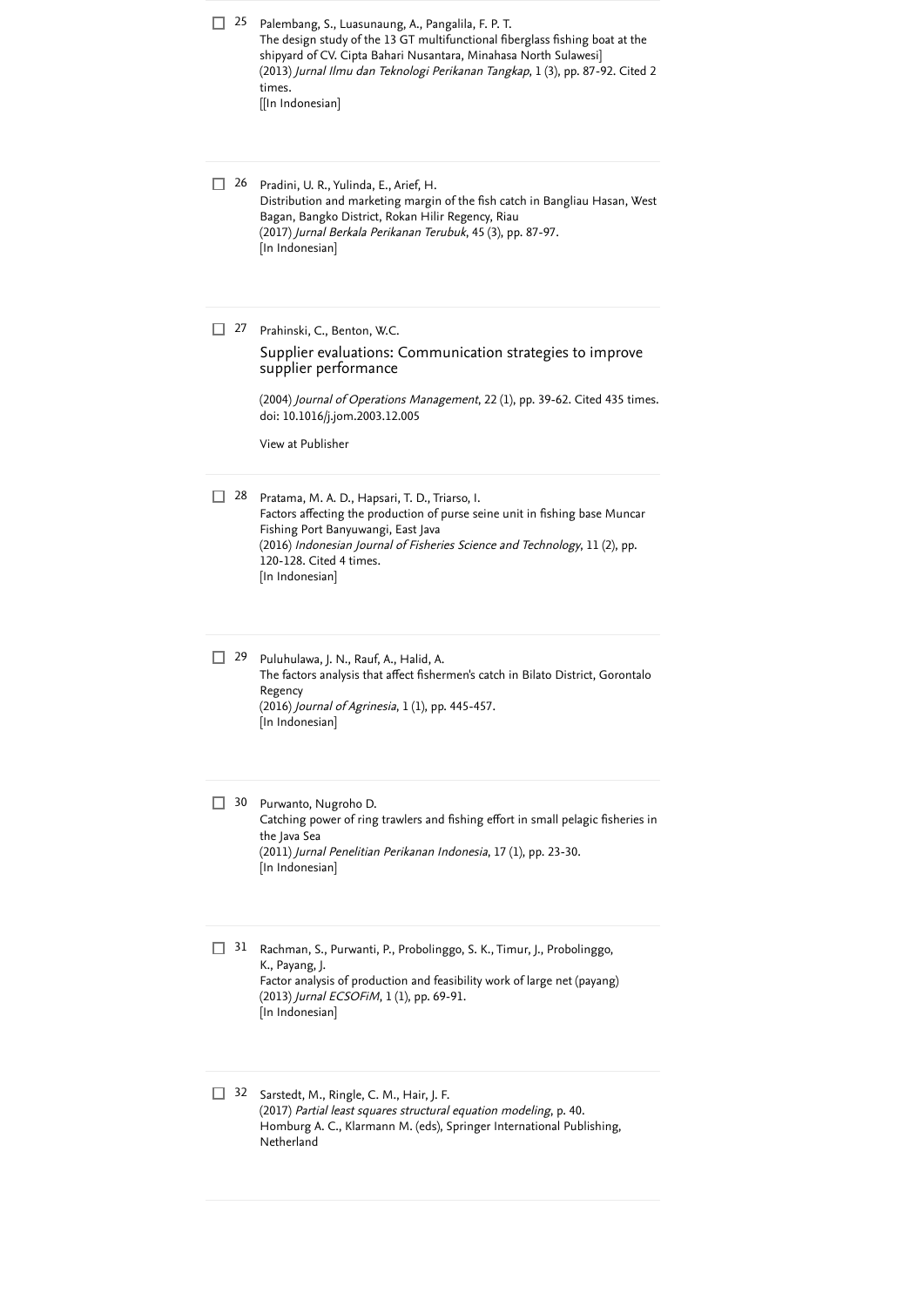33 Sarwono, J. Basic understanding of structural equation modeling (SEM)] (2010) *Jurnal Ilmiah Manajemen Bisnis*, 10 (3), pp. 173-182. [Cited 9 times](https://www.scopus.com/search/submit/citedby.uri?eid=2-s2.0-85123303758&refeid=2-s2.0-85079273441&src=s&origin=reflist&refstat=dummy). [[In Indonesian]

#### 34 Scholten, K., Fynes, B.

[Risk and Uncertainty Management for Sustainable Supply](https://www.scopus.com/record/display.uri?eid=2-s2.0-85028717795&origin=reflist&sort=plf-f&src=s&st1=The+role+of+trust+as+a+mediator+on+the+effect+of+productivity+in+the+fishing-industry+supply+chain+performance+in+Riau%2cIndonesia&sid=9cabc7e40a57d6588e45135ca54bd08e&sot=b&sdt=b&sl=144&s=TITLE-ABS-KEY%28The+role+of+trust+as+a+mediator+on+the+effect+of+productivity+in+the+fishing-industry+supply+chain+performance+in+Riau%2c+Indonesia%29) Chains

(2017) [Springer Series in Supply Chain Management](https://www.scopus.com/search/submit/citedby.uri?eid=2-s2.0-85123303758&refeid=2-s2.0-85028717795&src=s&origin=reflist&refstat=core), 4, pp. 413-436. Cited 21 . times doi: 10.1007/978-3-319-29791-0\_19 [springer.com/series/13081](https://www.scopus.com/record/springer.com/series/13081)

[View at Publisher](https://www.scopus.com/redirect/linking.uri?targetURL=https%3a%2f%2fdoi.org%2f10.1007%2f978-3-319-29791-0_19&locationID=3&categoryID=4&eid=2-s2.0-85028717795&issn=23656409&linkType=ViewAtPublisher&year=2017&origin=reflist&dig=4d47d69b2225b2271390e8c4c3b2ca5c)

35 Song, A.M., Temby, O., Kim, D., Saavedra Cisneros, A., Hickey, G.M.

the Great Lakes fisheries policy network (Open Access) [Measuring, mapping and quantifying the effects of trust and](https://www.scopus.com/record/display.uri?eid=2-s2.0-85056801130&origin=reflist&sort=plf-f&src=s&st1=The+role+of+trust+as+a+mediator+on+the+effect+of+productivity+in+the+fishing-industry+supply+chain+performance+in+Riau%2cIndonesia&sid=9cabc7e40a57d6588e45135ca54bd08e&sot=b&sdt=b&sl=144&s=TITLE-ABS-KEY%28The+role+of+trust+as+a+mediator+on+the+effect+of+productivity+in+the+fishing-industry+supply+chain+performance+in+Riau%2c+Indonesia%29) informal communication on transboundary collaboration in

(2019) *Global Environmental Change*, 54, pp. 6-18. [Cited 23 times](https://www.scopus.com/search/submit/citedby.uri?eid=2-s2.0-85123303758&refeid=2-s2.0-85056801130&src=s&origin=reflist&refstat=core). doi: 10.1016/j.gloenvcha.2018.11.001 [www.elsevier.com/inca/publications/store/3/0/4/2/5](https://www.scopus.com/record/www.elsevier.com/inca/publications/store/3/0/4/2/5)

[View at Publisher](https://www.scopus.com/redirect/linking.uri?targetURL=https%3a%2f%2fdoi.org%2f10.1016%2fj.gloenvcha.2018.11.001&locationID=3&categoryID=4&eid=2-s2.0-85056801130&issn=09593780&linkType=ViewAtPublisher&year=2019&origin=reflist&dig=68e02f52bf1499a51fe8a990df2120d8)

36 Spekman, R.E.

[Strategic supplier selection: Understanding long-term buyer](https://www.scopus.com/record/display.uri?eid=2-s2.0-34248669420&origin=reflist&sort=plf-f&src=s&st1=The+role+of+trust+as+a+mediator+on+the+effect+of+productivity+in+the+fishing-industry+supply+chain+performance+in+Riau%2cIndonesia&sid=9cabc7e40a57d6588e45135ca54bd08e&sot=b&sdt=b&sl=144&s=TITLE-ABS-KEY%28The+role+of+trust+as+a+mediator+on+the+effect+of+productivity+in+the+fishing-industry+supply+chain+performance+in+Riau%2c+Indonesia%29) relationships

(1988) *Business Horizons*, 31 (4), pp. 75-81. [Cited 482 times](https://www.scopus.com/search/submit/citedby.uri?eid=2-s2.0-85123303758&refeid=2-s2.0-34248669420&src=s&origin=reflist&refstat=core). doi: 10.1016/0007-6813(88)90072-9

[View at Publisher](https://www.scopus.com/redirect/linking.uri?targetURL=https%3a%2f%2fdoi.org%2f10.1016%2f0007-6813%2888%2990072-9&locationID=3&categoryID=4&eid=2-s2.0-34248669420&issn=00076813&linkType=ViewAtPublisher&year=1988&origin=reflist&dig=46099dea698c88c9e78acc868c4a58d1)

- $37$  (2019) [Quantitative, qualitative and R&D research methods](https://www.scopus.com/search/submit/citedby.uri?eid=2-s2.0-85123303758&refeid=2-s2.0-85102376778&src=s&origin=reflist&refstat=dummy), p. 464. Cited 4 . times Sugiyono, [2<sup>nd</sup> Edition]. Alfabeta, Bandung, Indonesia, [In Indonesian]
- Supian, K., Rashid, N. A. The role of supplier, top management and government in halal practices integrity of Malaysian food business  $\Box$  38

(2018) [International Journal of Asian Social Science](https://www.scopus.com/search/submit/citedby.uri?eid=2-s2.0-85123303758&refeid=2-s2.0-85065983471&src=s&origin=reflist&refstat=dummy), 8 (8), pp. 549-559. Cited . 11 times

Suryana, S., Rahardjo, I., Sukandar, S. The effect of net length, ship size, engine PK, and crew number on fish production at purse seine catching equipment in Prigi Waters, Trenggalek Regency, East Java (2013) Jurnal Pemanfaatan Sumberdaya Perikanan dan Kelautan, 1 (1), pp. 36- 43. [Cited 2 times](https://www.scopus.com/search/submit/citedby.uri?eid=2-s2.0-85123303758&refeid=2-s2.0-85121866785&src=s&origin=reflist&refstat=dummy). [In Indonesian]  $\Box$  39

40 Syahrir, Danial, Yulinda, E., Yusuf, M. (2020) Application of the SEM-PLS method in the coastal and ocean resources management, p. 236. IPB Press, Bogor, [In Indonesian]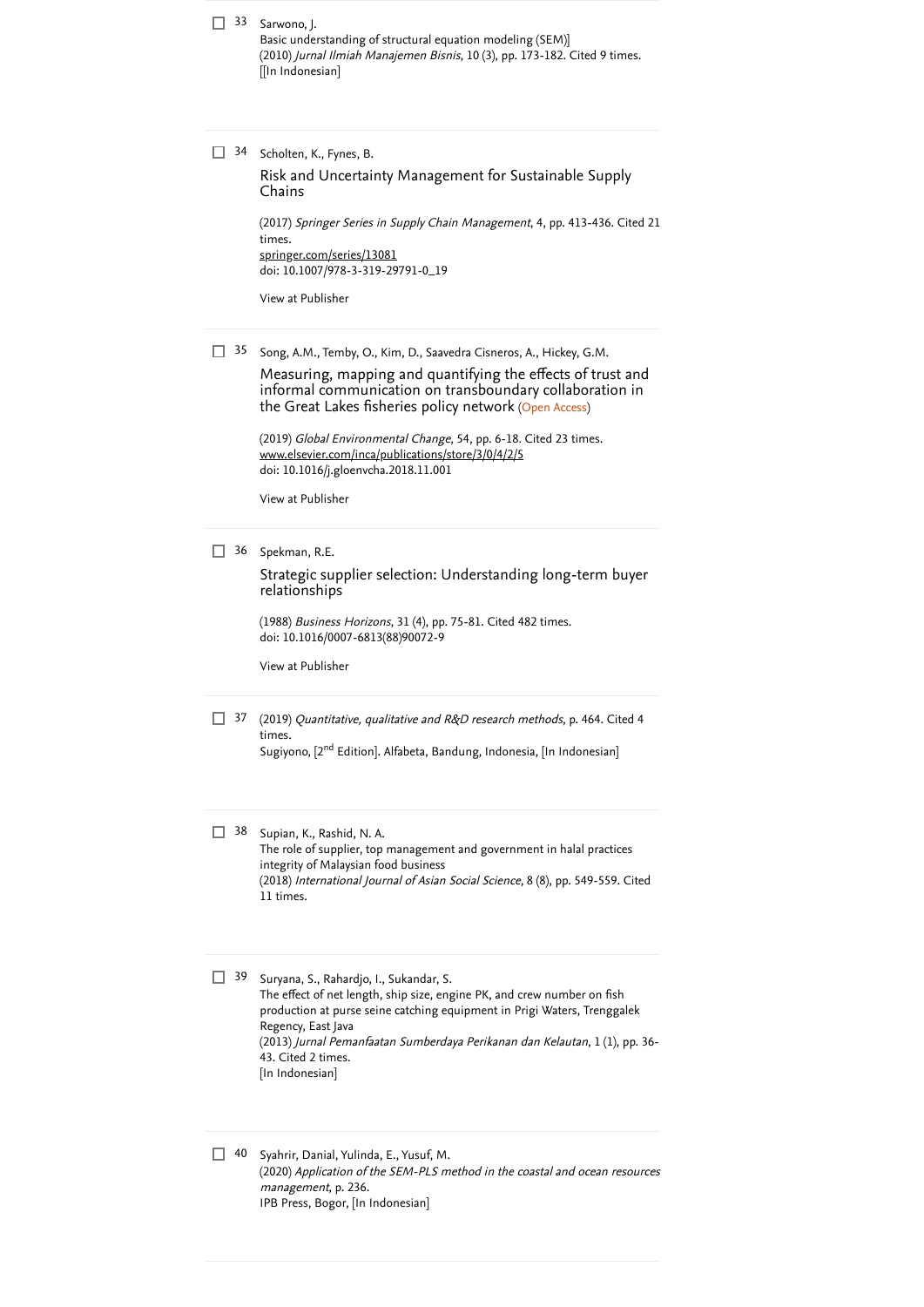41 Talib, F., Rahman, Z., Qureshi, M.N.

[A study of total quality management and supply chain](https://www.scopus.com/record/display.uri?eid=2-s2.0-79952288735&origin=reflist&sort=plf-f&src=s&st1=The+role+of+trust+as+a+mediator+on+the+effect+of+productivity+in+the+fishing-industry+supply+chain+performance+in+Riau%2cIndonesia&sid=9cabc7e40a57d6588e45135ca54bd08e&sot=b&sdt=b&sl=144&s=TITLE-ABS-KEY%28The+role+of+trust+as+a+mediator+on+the+effect+of+productivity+in+the+fishing-industry+supply+chain+performance+in+Riau%2c+Indonesia%29) management practices

(2011) International Journal of Productivity and Performance *Management*, 60 (3), pp. 268-288. [Cited 118 times](https://www.scopus.com/search/submit/citedby.uri?eid=2-s2.0-85123303758&refeid=2-s2.0-79952288735&src=s&origin=reflist&refstat=core). doi: 10.1108/17410401111111998

[View at Publisher](https://www.scopus.com/redirect/linking.uri?targetURL=https%3a%2f%2fdoi.org%2f10.1108%2f17410401111111998&locationID=3&categoryID=4&eid=2-s2.0-79952288735&issn=17410401&linkType=ViewAtPublisher&year=2011&origin=reflist&dig=37aed2df86e878921527923cbf7a9f29)

| $\Box$ 42 Tejpal, G., Garg, R.K., Sachdeva, A. |
|------------------------------------------------|
| Trust among supply chain partners: A review    |

(2013) Measuring Business Excellence, 17 (1), pp. 51-71. [Cited 34 times](https://www.scopus.com/search/submit/citedby.uri?eid=2-s2.0-85123303758&refeid=2-s2.0-84874815665&src=s&origin=reflist&refstat=core). doi: 10.1108/13683041311311365

[View at Publisher](https://www.scopus.com/redirect/linking.uri?targetURL=https%3a%2f%2fdoi.org%2f10.1108%2f13683041311311365&locationID=3&categoryID=4&eid=2-s2.0-84874815665&issn=13683047&linkType=ViewAtPublisher&year=2013&origin=reflist&dig=ce84e3b71ae7008ba3085b054c24f1fe)

43 Tiwari, S., Wee, H.M., Daryanto, Y.

[Big data analytics in supply chain management between 2010](https://www.scopus.com/record/display.uri?eid=2-s2.0-85034977968&origin=reflist&sort=plf-f&src=s&st1=The+role+of+trust+as+a+mediator+on+the+effect+of+productivity+in+the+fishing-industry+supply+chain+performance+in+Riau%2cIndonesia&sid=9cabc7e40a57d6588e45135ca54bd08e&sot=b&sdt=b&sl=144&s=TITLE-ABS-KEY%28The+role+of+trust+as+a+mediator+on+the+effect+of+productivity+in+the+fishing-industry+supply+chain+performance+in+Riau%2c+Indonesia%29) and 2016: Insights to industries

(2018) [Computers and Industrial Engineering](https://www.scopus.com/search/submit/citedby.uri?eid=2-s2.0-85123303758&refeid=2-s2.0-85034977968&src=s&origin=reflist&refstat=core), 115, pp. 319-330. Cited 220 . times doi: 10.1016/j.cie.2017.11.017

[View at Publisher](https://www.scopus.com/redirect/linking.uri?targetURL=https%3a%2f%2fdoi.org%2f10.1016%2fj.cie.2017.11.017&locationID=3&categoryID=4&eid=2-s2.0-85034977968&issn=03608352&linkType=ViewAtPublisher&year=2018&origin=reflist&dig=ee226157f801aedc77c27e9b7c18be8b)

Wu, Z., Pullman, M.E. 44

[Cultural embeddedness in supply networks](https://www.scopus.com/record/display.uri?eid=2-s2.0-84938952307&origin=reflist&sort=plf-f&src=s&st1=The+role+of+trust+as+a+mediator+on+the+effect+of+productivity+in+the+fishing-industry+supply+chain+performance+in+Riau%2cIndonesia&sid=9cabc7e40a57d6588e45135ca54bd08e&sot=b&sdt=b&sl=144&s=TITLE-ABS-KEY%28The+role+of+trust+as+a+mediator+on+the+effect+of+productivity+in+the+fishing-industry+supply+chain+performance+in+Riau%2c+Indonesia%29)

(2015) *Journal of Operations Management*, 37, pp. 45-58. [Cited 30 times](https://www.scopus.com/search/submit/citedby.uri?eid=2-s2.0-85123303758&refeid=2-s2.0-84938952307&src=s&origin=reflist&refstat=core). doi: 10.1016/j.jom.2015.06.004

[View at Publisher](https://www.scopus.com/redirect/linking.uri?targetURL=https%3a%2f%2fdoi.org%2f10.1016%2fj.jom.2015.06.004&locationID=3&categoryID=4&eid=2-s2.0-84938952307&issn=02726963&linkType=ViewAtPublisher&year=2015&origin=reflist&dig=43f5523e37248a6f5225863e51218d51)

### 45 Yasir, M., Khan, N.

Mediating role of employees' trust in the relationship between ethical leadership and workplace deviance in the public sector hospitals of Khyber Pakhtunkhwa (2020) Leadership, Education, Personality: An Interdisciplinary Journal, 2 (2), pp. 113-123. [Cited 2 times](https://www.scopus.com/search/submit/citedby.uri?eid=2-s2.0-85123303758&refeid=2-s2.0-85111703187&src=s&origin=reflist&refstat=dummy).

- BPS Rokan Hilir, 2020 [Rokan Hilir in figures 2019], p. 201. 46 BPS, Bagansiapiapi, [In Indonesian]
- <sup>47</sup> (2019) Outline of Marine and Fisheries in Figures for 2018], p. 210. Ministry of Marine Affairs and Fisheries Republic of Indonesia, [MMF, Jakarta, [In Indonesian]

 Yulinda, E.; Department of Fisheries Socioeconomics, Faculty of Fisheries and Marine, University of Riau, Pekanbaru, Indonesia; email: [eni.yulinda@lecturer.unri.ac.id](mailto:eni.yulinda@lecturer.unri.ac.id) © Copyright 2022 Elsevier B.V., All rights reserved.